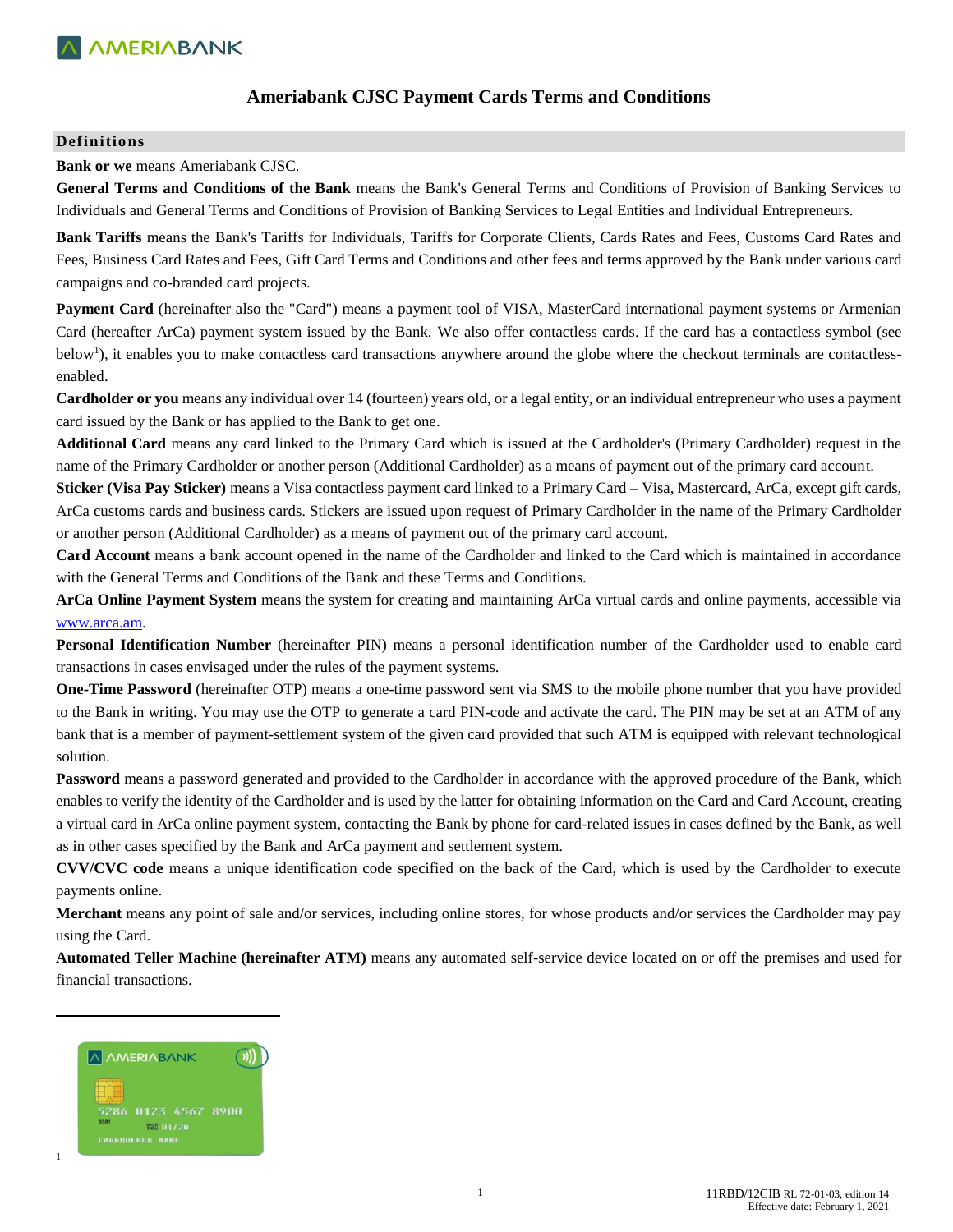# **MAMERIABANK**

**POS-terminal** means an electronic device used for non-cash transactions at the Merchants' premises or cash withdrawal and non-cash transactions with the Card at the Bank premises.

**Transaction** means an instruction given by the Cardholder to the Bank to perform an operation with or without direct use of the Card. **Authorization** means approval or authorization of the card transaction by the Bank.

**Transaction Date** means the actual date on which the card transaction takes place.

**Transaction Processing Date** means the day on which the transaction is processed by the Bank to the card account based on the transaction report presented by the respective payment-settlement system or the Cardholder's instruction.

**Stop-List** means the international list of cards, transactions with the use of which can only be executed upon authorization in accordance with the rules of respective payment systems.

**Payment Limit** means the aggregate limit of card transactions equal to the sum of the Card Account balance and line of credit, including overdraft.

**Over-Limit** means the amount used over the Payment Limit, including the amount charged by us according to the Bank Tariffs, which is deemed to be your liability to the Bank.

**Card Package** means a set of additional benefits provided together with certain types of cards as determined by the Bank Tariffs.

**Loyalty Point** means each of the points accrued to the cards issued to individuals in accordance with the terms and conditions of loyalty program, which may be used to get certain Bank services or a 100% discount on the service fee under some of the Bank products.

**Statement** means a report issued by the Bank to the Cardholder showing the transactions through the Card Account (Primary, Additional Cards and Stickers).

**Written or in Writing** means a way of submitting an instruction or information to the Bank through a document signed by the Cardholder or otherwise authorized by the Cardholder (online/mobile banking, phone banking, etc.) or via other electronic communication means satisfactory to the Bank and enabling identification, in a way that has been agreed between the latter and the Bank in advance

**Armenia** means Republic of Armenia.

**Salary Project** means special fees and terms for provision and service of cards and other bank products offered by the Bank to the employees of other companies (employers) that receive their salary through the Bank.

**Freezing** means action taken by the Bank to limit using of the Card/Card Account or the funds on the Card/Card Account.

### **1. General Provisions**

- 1.1. Payment Card Terms and Conditions of the Bank (hereinafter the "Terms and Conditions") regulate the relationships between you and us during issuance and service of the Card by us and use of the Card by you.
- 1.2. We provide the Card to you based on a properly completed application-agreement form (hereinafter "Application-Agreement") whereby you confirm that you accept these Terms and Conditions.
- 1.3. Any and all instructions of the Cardholder for change or modification of the terms directly specified in the Application-Agreement (except the changes that cannot be made during the validity period of the card according to the Terms and Conditions) should be submitted on the approved template of the Bank. All such changes and modifications shall supersede any and all previous instructions related to the same subject matter. For the purposes of the Terms and Conditions, the instructions, submitted under the Application-Agreement, and the specified terms shall be applicable as amended and modified.
- 1.4. These Terms and Conditions should be read together with the General Terms and Conditions of the Bank. Furthermore, any and all relations between you and the Bank not regulated by these Terms and Conditions shall be regulated by the General Terms and Conditions of the Bank, the Bank Tariffs, binding legal contracts between you and the Bank and the legislation of Armenia. Where not regulated by the legislation of Armenia, such relations shall be regulated by customary business practices.
- 1.5. Fees and (or) agreements for specific card types, card campaigns and co-branded projects may apply further to these Terms and Conditions and set out provisions or limitations different from those herein contained.
- 1.6. Certain types of cards may be subject to insurance. The insurance procedure, as well as the procedure and terms of insurance compensation are defined by the Bank's "Card Insurance Terms", enclosed with these Terms.
- 1.7. Any cash flows driven by the use of the Card, including loan proceeds (credits, debits), and use of cash and non-cash funds shall be regulated by the Terms and Conditions, as well as the rules and terms defined by ArCa, VISA and MasterCard payment systems.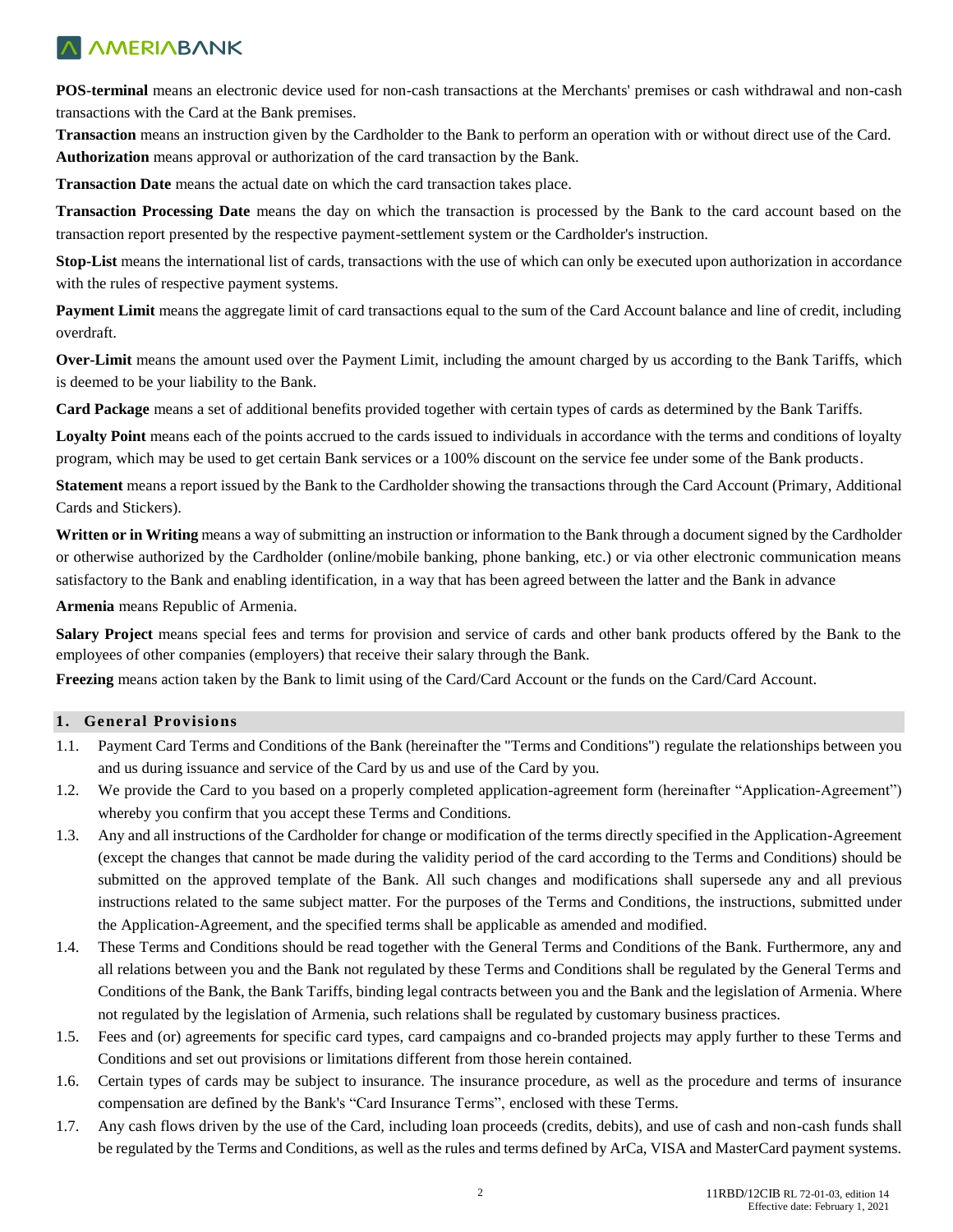- 1.8. We shall maintain a Card Account to process the transactions with the Card and Additional Card(s), if any.
- 1.9. The Card Account shall be opened in the name of the Primary Cardholder.
- 1.10. Card Accounts may be opened in Armenian drams, US dollars or euros.
- 1.11. You are required to have a current account in Armenian drams to be eligible for a Card. This does not apply to the Cards provided under salary projects.
- 1.12. The Card shall be valid up to the last day of the month indicated on the front of the Card.
- 1.13. The Card is at all times the property of the Bank and should be returned to us upon request.
- 1.14. The Card may not be used for illegal purposes.
- 1.15. We shall not be held liable for any damage or loss you may suffer due to Card Transactions resulting in breach of the rules and requirements herein contained, or use, provision or disclosure of the Card, OTP, PIN, password or information embossed on the Card (Card number, CVV/CVC, validity date) to third parties.
- 1.16. You agree that in case a Card Package is provided to you together with the Card, we may provide your personal data (name, date of birth, ID details, contact data), without any prior notice to you, to the providers of the services included in the Card Package.
- 1.17. You (unless you are a holder of gift and business cards) participate in AYO program (the "Program"), under which you are entitled to cashback (partial refund of the money spent by you) on noncash payments made at the merchants partnering with the Program. The Program is implemented by Best Card LLC in accordance with the Terms of Participation in AYO Program available at Best Card LLC website [\(www.ayocard.am\)](http://www.ayocard.am/). Hereby you agree to join the Terms of Participation in AYO Program which constitute a public offer. You acknowledge that by accepting these Terms and Conditions you also accept that public offer.
- 1.18. For any Card-related inquiries you wish to address by phone, please call (+374 10) 56 11 11, available 24/7.
- 1.19. After expiry of the Card validity term the Card shall be reissued by us subject to the then-current tariffs and terms of the Bank unless you notify us in writing about your intention to terminate the Card at least 10 (ten) days prior to the expiry date, or your Card has been blocked, or you have liabilities to the Bank deriving from the use of the Card, or we have decided not to reissue the Card.
- 1.20. At your choice, you may change the PIN-code any time during the validity period of the Card at the ATM with a relevant functionality. For this purpose, you should enter your existing and the new PIN codes. While changing the PIN-code, please follow the safety rules of the Bank that are published on our website or have been otherwise made available to you.
- 1.21. If you forget your PIN, you may generate a new PIN by filling in the Bank's template form and using an OTP. Otherwise, you may order a new card in accordance with the Bank Tariffs.
- 1.22. While identifying you as a user on the Bank's website, the details of the cards issued by Ameriabank CJSC may be requested for proper identification of the Cardholder, i.e. you should fill in the required card details and enter the one-time password sent to the mobile number provided by you to the Bank. Once you've completed the specified identification process, you may fill in loan applications, submit documents, propose preferable terms of loans and get loans.

### **2. Card Issuance**

- 2.1. You will receive your Card and PIN in separate sealed envelopes. This does not apply to PIN generation using the OTP, in which case you may generate your PIN in accordance with clause 2.4 below after receiving the card.
- 2.2. The Card and PIN shall be provided to you in a manner defined between you and us in advance. In case of reissued cards, the PIN should be set by you in accordance with clause **Error! Reference source not found.** of these Terms and Conditions. In case of reissued Cards, the Card and the PIN (where it is not possible to set the PIN in accordance with clause 2.4 for technical reasons, or if you have submitted a PIN request in advance) will be provided to you in a manner previously agreed between you and the Bank, unless you submit an instruction to the opposite on an approved template form of the Bank.
- 2.3. The process of delivering the Card and PIN (unless the latter is to be generated using an OTP) will take 2 (two) business days upon your application date if the Card is delivered at the head office or any of the Yerevan-based branches, and 7 (seven) business days if the Card is provided outside Yerevan. The Card may be delivered to you in shorter term subject to the Bank Tariffs. If the Card and PIN are delivered to you by postal service, the delivery period shall depend on the terms of the postal service providers.
- 2.4. If you prefer to generate the PIN code yourself, we will send you an OTP via SMS to the mobile phone number you've given us in writing, while you follow the ATM instructions to activate the card. You should type the received OTP in the respective field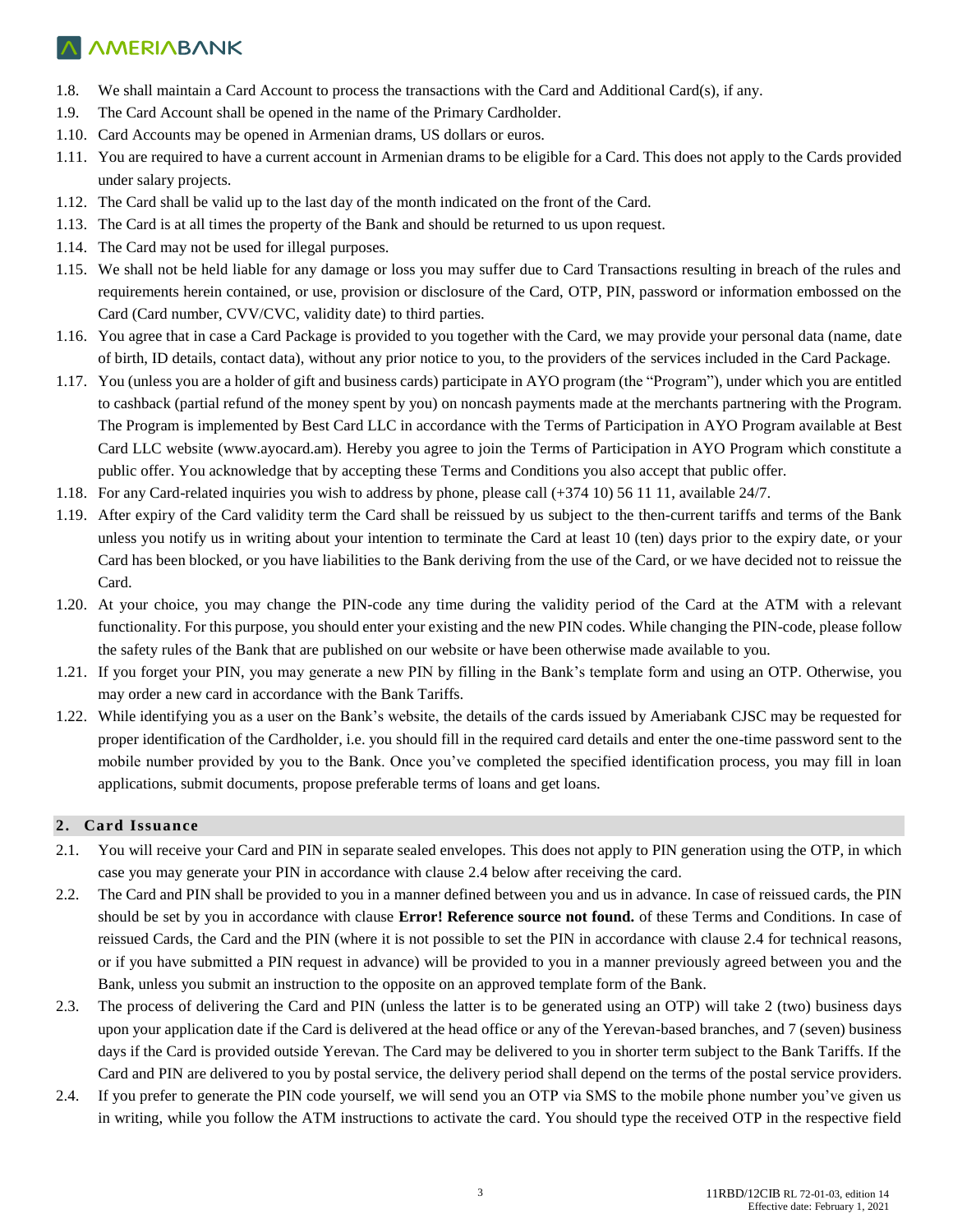### **MAMERIABANK**

on the ATM screen, after which you may set your PIN code. If you select using the OTP as a way to receive your PIN code, you will no longer be able to change this manner.

- 2.5. Once you receive the Card and PIN (unless the latter is generated using an OTP), please check that the envelope has not been tampered with or compromised, the Card and PIN are inside the envelope, match your application and the embossed data are correct. If you detect any discrepancy or if PIN generation using an OTP fails (including failure to receive the OTP in time), contact us immediately. If you haven't received the Card within 60 (sixty) days following Card application or reissuance, we shall have the right to close the Card and destroy it.
- 2.6. If you have chosen Card delivery by a postal/courier service, the Card and PIN will be delivered to you by two different service providers or couriers, unless otherwise agreed between you and the Bank.
- 2.7. We will charge you for the Card and PIN delivery in accordance with the Bank Tariffs.
- 2.8. If the Card and/or PIN cannot be delivered to you at the designated postal address, the Card and PIN envelops will be returned to us and retained until demanded.
- 2.9. After you have received the Card by postal/courier delivery, you should call the Bank to activate it. If you fail to contact the Bank to activate the Card within 6 (six) months after delivery, the Bank shall be entitled to close the Card.
- 2.10. The Card shall be activated within the following terms:
	- 2.10.1. 1 (one) business day after receipt of the Card and the PIN by the Cardholder, if provided to the Cardholder on the Bank premises,
	- 2.10.2. 1 (one) business day after the Cardholder contacts us and we verify the Cardholder's identity in a proper manner, if the Card is delivered by a postal/courier service.
	- 2.10.3. Upon successful completion of PIN generation using an OTP by the Cardholder
- 2.11. The validity period of the Card shall be in accordance with the Bank Tariffs. The validity period of any additional card issued under each type of the card shall be consistent with the relevant validity periods specified in the Bank Tariffs.

### **3. Card Use and Security Rules**

- 3.1. You should sign in the designated field on the back of the Card immediately upon receiving it. Absence of signature or its mismatch shall be a legal basis for rejection of card transaction or confiscation of the Card.
- 3.2. When generating new PIN, it is recommended to use as complex PIN as possible. Please avoid using sequential or repeated numbers.
- 3.3. The Card may be used at ATMs, cash withdrawal centers and merchants through terminals and other devices the screens of which or the adjacent territories display information on the service of cards,
	- 3.3.1. such as cash withdrawal, cash deposit, utility payments, etc.,
	- 3.3.2. and symbols of the respective payment systems (ArCa, VISA, MasterCard, etc.) certifying that your Card can be accepted at that particular ATM or merchant.
- 3.4. You solely shall bear all risks of using the Card, OTP, PIN and password.
- 3.5. You may not make the Card, OTP, PIN and password available to a third party. You should take all precautions to ensure that the Card, OTP, PIN, password and the information embossed on the Card are not readily visible or otherwise accessible to other people.
- 3.6. Never write the PIN or OTP on the Card or keep the PIN record and the Card together.
- 3.7. You should enter your PIN only if required to complete the transaction with that particular type of Card through the device you use at that time. The PIN is not required for online payments via Internet (online stores). No need to enter PIN for up to 5 payments under 20,000 AMD or foreign currency equivalent with contactless cards and stickers a day.
- 3.8. Never provide (enter) your PIN while paying via Internet (online stores). If you have disclosed your PIN in an online store, immediately terminate the transaction and contact us to block the Card.
- 3.9. When you enter your PIN-code, please make sure it is not visible to other persons and not recorded by cameras.
- 3.10. Watch closely during the transactions you make at leisure and entertainment facilities. It is recommended that you do not entrust your Card to other persons and do not allow use of the Card out of your sight.
- 3.11. Do not use ATMs, cashing devices and POS-terminals you find suspicious or not reliable, or devices the card readers, keyboard or cash dispensing holes of which are connected to foreign devices, conductors, adhesive tape, etc.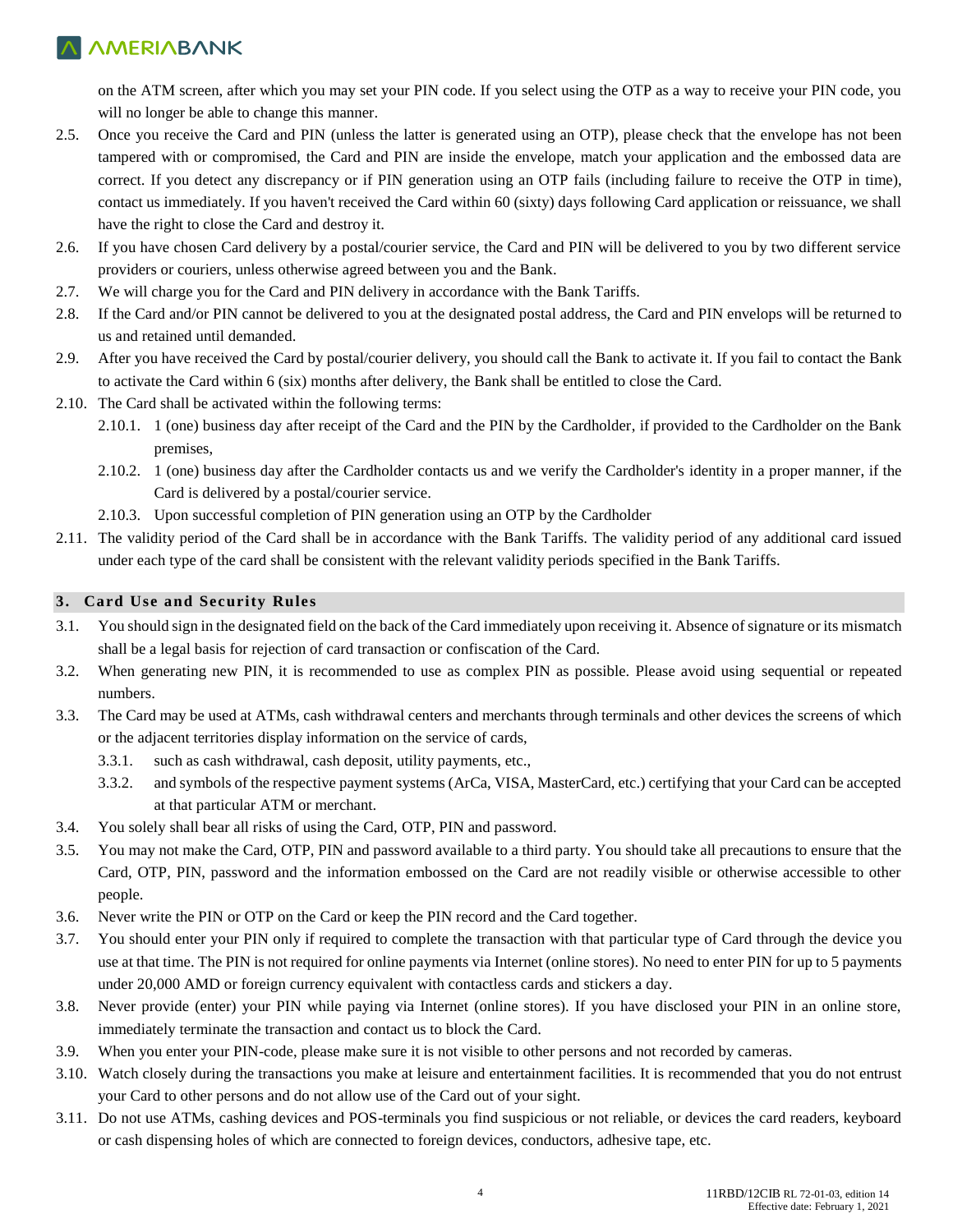- 3.12. When making online payments, etc., you should give preference to secure payment websites. Online gambling casinos and betting websites are considered the most risky channels.
- 3.13. After three consecutive incorrect entries of the PIN the Card will be blocked and/or swallowed by the ATM. The Card may be swallowed by the ATM if you don't take it within 20 (twenty) seconds after it pops out, as well as if there are technical problems with the ATM or if the Card is damaged.
- 3.14. If the ATM does not return the Card after the transaction, but the ATM screen and the receipt do not display the seizure notice, you should immediately call us and make sure that the Card has been blocked. Otherwise the Card should be immediately blocked.
- 3.15. To receive the retained Card back, please contact the Bank. The retained Card shall be returned to you within the following terms:
	- 3.15.1. 2 (two) business days if the ATM is on the premises of our head office or any of the Yerevan-based branches
	- 3.15.2. 4 (four) business days if the ATM is situated in any town where the Bank has a branch
	- 3.15.3. 10 (ten) business days if the ATM is situated in any other town or place where the Bank doesn't have a branch
	- 3.15.4. If your Card has been retained by the ATM of another bank, we will return it to you within 4 (four) business days from the time we receive the Card from the respective bank.

If you haven't taken the Card within 30 (thirty) days following Card retaining, we shall have the right to close the Card and destroy it.

- 3.16. To the extent permitted by law, we shall not be held liable for any direct or indirect losses you may incur through failure or malfunctioning of ATMs, POS-terminals or merchants unless the following conditions are in place at the same time:
	- 3.16.1. The Bank is at fault.
	- 3.16.2. Failure or malfunctioning occurred during working hours of the Bank.
	- 3.16.3. You have visited the head office or any branch of the Bank to withdraw cash available on the Card but were refused the service.

In any case, our liability shall be limited to the actual (direct) loss caused to you.

- 3.17. In case of unauthorized use of the Card or such threat, notify the Bank immediately and request to block the Card.
- 3.18. To improve security of the Card, upon your request we may send you an SMS-alert each time you perform a card transaction. The service is subject to the Bank fees. By consent of the Primary Cardholder SMS-alerts may be sent also to the additional cardholder. SMS-alerts are aimed to boost your chances of preventing fraudulent use of the Card. The Cardholders receive SMS-alerts about all transactions and can immediately report to the Bank any suspicions of fraud thus preventing further illegal use of the Card.
- 3.19. You are required to inform the Bank promptly about any change in your mobile phone number available in our records if you have enrolled for an SMS-notification service or if you access other Bank services (including USSD service). Hereby you agree that if your information becomes known to third parties through you failing to inform us about changes in your phone number, such action shall not be considered disclosure of banking secrecy. The Bank shall not be held liable if the information stored on your mobile device or obtained via it has become known to other people due to access to your phone.
- 3.20. You may make all Card-related settings by yourself (via self-service devices or other distant banking channels (SMS, USSD, online/mobile banking)), which shall be considered your written instruction to the Bank and to the payment organization servicing your card.
- 3.21. Upon receipt of an SMS-alert you should check the transaction amount and status (executed, rejected, etc.). If you suspect fraud, promptly contact the Bank to block the Card.
- 3.22. If you pay online at the websites displaying "VBV/Secure code" logo aimed to increase security of the Card transactions over the Internet, you will have to enter a one-time password you will receive during every such transaction either in an SMS sent to your mobile number available in the Bank records, or your email address, or via other means, including a toke, app, etc., whichever is applicable. We shall not be held liable if you don't receive the password due to any technical or other issue not related to our operations, which may result in failure of any of your operations.
- 3.23. To further improve the security of your card transactions, we shall be entitled to change the card transaction and/or authorization procedure by requiring identification codes (one-time passwords, etc.) which will be made available to you either by texting to your mobile number registered in the Bank, sending to your email or through other means (token, mobile app, etc.), whichever is applicable.
- 3.24. To protect yourself against fraudulent transactions, you may at any time during the validity period of the Card set transaction limits depending on the type or geographical coverage of card transactions. The limits shall be applicable only to transactions subject to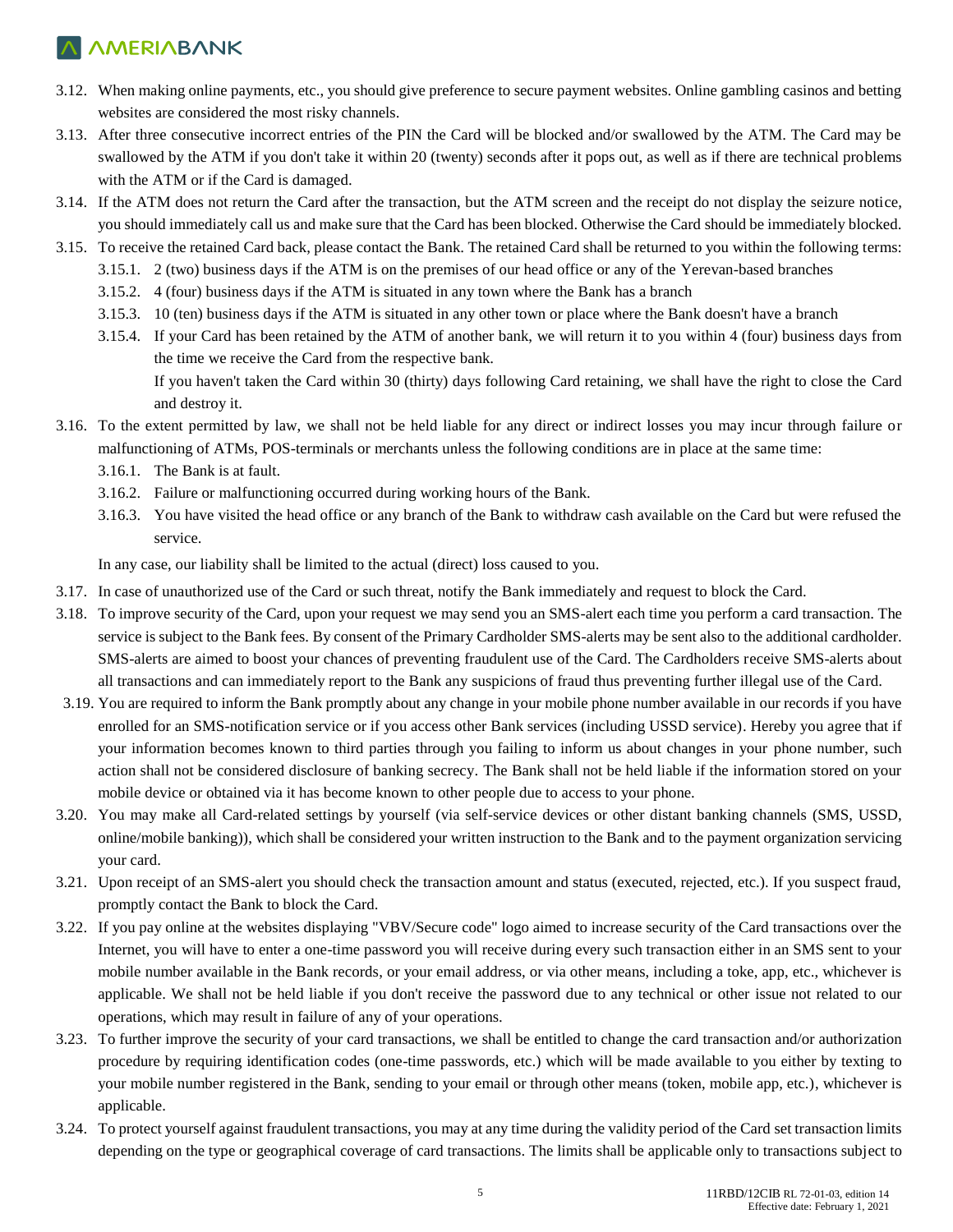authorization. In case of Card reissuance, the limit set on the Card earlier shall not apply to the reissued Cards, and you will have to set the limits once again for the reissued Cards by submitting a respective instruction to the Bank on an approved template form of the Bank.

- 3.25. For security considerations the Bank can prohibit or restrict card transactions in higher-risk countries.
- 3.26. We may suspend service of your Card if we have good reason to suspect that the transactions with your Card are fraudulent. Such suspension will be lifted once we receive enough evidence of the authenticity of transactions or sufficient clarifications.
- 3.27. In case of Card closure (cancellation or expiry of the validity period) you must return the Card to the Bank. If for any reason you are unable to return the Card but you have it with you, you should destroy it by cutting through the magnetic stripe and the chip. We shall not be liable for any transactions made with your Card as a result of your failure to return the Card to us.

### **4. Card Loss, Theft or Unauthorized Use**

- 4.1. If the Card has been lost, stolen or used without authorization (or you have such suspicion), please notify us or ArCa Processing Center immediately by any of the means below:
	- 4.1.1. the number specified on the Card, or
	- 4.1.2. (+374 10) 56 11 11, the Bank's 24/7 helpline, or
	- 4.1.3. (+374 10) 59 22 22 (ArCa Processing Center), or
	- 4.1.4. emailing us to [cardsupport@ameriabank.am](mailto:cardsupport@ameriabank.am) , or
	- 4.1.5. visit any branch during our open hours
- 4.2. We will block the Card within 15 minutes following your notification of the Card loss, theft or unauthorized use (such suspicion).
- 4.3. The verbal notice of the Card loss, theft or unauthorized use (such suspicion) should be confirmed in writing within reasonable time frames. The Bank shall be deemed duly notified upon receipt of the written notice.
- 4.4. You solely shall be liable for any and all card transactions performed before the loss, theft or unauthorized use of the Card (such suspicion) has been reported to us, and the Card has been blocked within the period specified in clause 4.2.
- 4.5. You shall also be liable for the card transactions performed after reporting the loss, theft or unauthorized use of the Card (such suspicion) to us, if such transactions don't require authorization (including over the Internet). To enable chargeback claims under the transactions not requiring authorization, we will place your Card in the Stop-List upon your request within the terms defined by respective payment system. The service is subject to the Bank Tariffs.
- 4.6. The Cardholder shall indemnify the Bank against any losses and damages it may suffer due to the Cardholder's failure to notify the Bank of the Card loss, theft or unauthorized use, as well as due to misuse of the Card by the third parties before notifying the Bank.
- 4.7. We recommend replacing the Card in case of its loss, theft or unauthorized use. If you wish to continue using your compromised Card, you should request the Bank to unblock it. In such cases, any and all liability for the damages and losses you may incur due to the use of the compromised Card shall be borne solely by you.

#### **5. Card Transactions**

- 5.1. Unless there are restrictions on the card transactions defined by any Card-specific terms and conditions, rates and fees and/or agreements, you may perform the following card transactions:
	- 5.1.1. deposit cash into the Card via cash-in machines or at our premises
	- 5.1.2. withdraw cash from the Card via cash-dispensing ATMs or POS-terminals
	- 5.1.3. make money transfers via ATMs, at banks, as well as via distant banking systems and ArCA online payment system
	- 5.1.4. pay for goods and services purchased from various merchants (including online stores), without cash
- 5.2. The amount you deposit into your Card through the Bank teller, or by a transfer from a Bank account (other than card accounts) to your Card Account normally becomes available on your online card balance within 10 (ten) minutes, provided there are no technical or software issues at ArCa Processing Center. As a rule such amounts become available on your card account within 10 (ten) minutes.
- 5.3. The amount you deposit into your Card via payment terminals normally become available on your online card balance within 5 (five) minutes, provided there are no technical or software issues at ArCa Processing Center.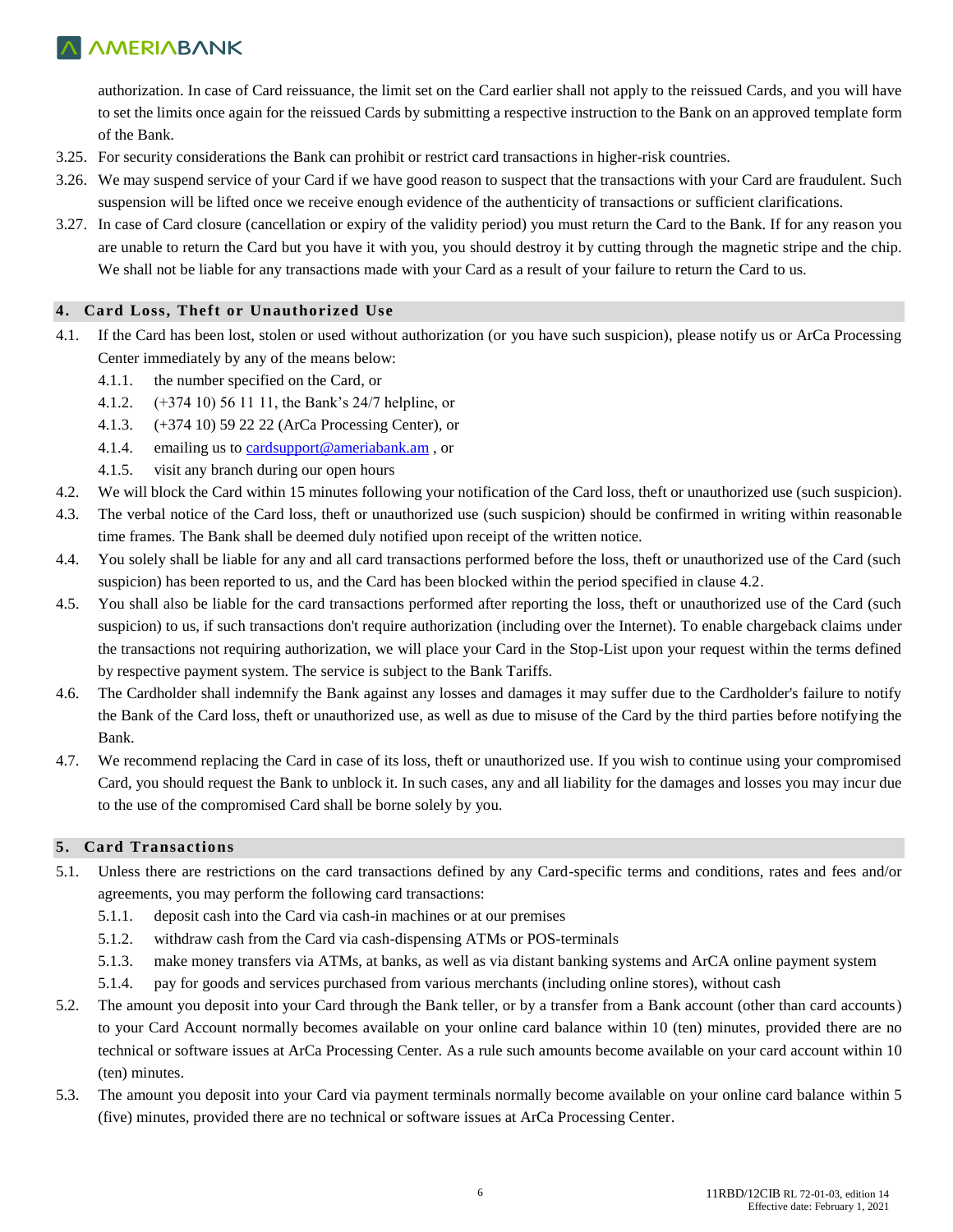- 5.4. The amount you deposit into your Card via ATMs normally become available on your online card balance within 5 (five) minutes, provided there are no technical or software issues at ArCa Processing Center. As a rule such amounts become available on your card account the next business day.
- 5.5. Card-to-card transfers via ATMs or ArCa Processing Center are normally completed within 5 (five) minutes, provided there are no technical or software issues at ArCa Processing Center. As a rule, such amounts become available on your card account the next business day.
- 5.6. We will execute your payment orders within the terms defined in the Bank Tariffs.
- 5.7. As a rule, all transfers from card or other bank accounts become available to the Cardholder within the following terms:
	- 5.7.1. before 12:30 p.m. if the amount was received before 11:00 a.m. of the same business day
	- 5.7.2. before 4:30 p.m. if the amount was received before 3:00 p.m. of the same business day
	- 5.7.3. before 6:30 p.m. if the amount was received in the period from 3:00 to 5:00 p.m. of the same business day
- 5.8. The amounts deposited into the Card Account via cash-in machines are activated on the card within 5 (five) minutes and normally processed to the account on the next business day. Cash-in ATMs may process deposit transactions with any Card of ArCa payment system irrespective of the currency.
- 5.9. Possibilities and restrictions of cash deposit (cash-in) ATMs with regard to the transaction amount, face value of the banknotes etc., are defined by the machine service providers and/or payment systems and normally displayed on the ATM for your reference.
- 5.10. The transaction amount will be debited to the Card immediately and processed to the Card Account within the following terms:
	- 5.10.1. next business day if the transaction was performed via ArCa system
	- 5.10.2. 2-3 days if the transaction was processed outside ArCa system
- 5.11. The Bank shall not be liable for any losses and damages you may incur if the amount is made available on your Card/Card Account with interruption or delay or is activated on the Card Account with delay, including, but not limited to the following reasons: technical issues or failures and/or postponing, delay or non-performance of required actions by the third parties, including payment and settlement systems. Due to the specified reasons the amounts of the transactions made on the first business day of each month may be also made available on the card after the set terms.
- 5.12. Maximum cash withdrawal limit and maximum number of card transactions per day are defined in the Bank Tariffs. If you wish to withdraw an amount above the defined cash withdrawal limit, you should contact us and file a relevant application**, having**  reviewed which the Bank will make a decision to increase the cash withdrawal limit or to reject the application.
- 5.13. Daily amount withdrawn from the ATMs of Armenia-based banks may not be above AMD 500,000 (five hundred thousand).
- 5.14. We may suspend your card transactions (block the Card), as well as freeze the Card Account or the deposited amount at our sole discretion in any of the cases below:
	- 5.14.1. as a result of card transaction monitoring or based on other sources, we have information or good reason to believe that the card transaction is not authentic or the Card is being misused
	- 5.14.2. you have outstanding liabilities to us
	- 5.14.3. if we have reasonable ground to believe that the amounts transferred or credited to your Card or Card Account are a part of a chain of transactions or a single transaction involving fraud. In such cases, the amount credited to the Card may be frozen for up to 120 days.
	- 5.14.4. in other cases defined in the General Terms and Conditions of the Bank
- 5.15. The blocked Card shall be unblocked by us on the same business day when we receive your written request to do so, unless otherwise envisaged under these Terms and Conditions and the General Terms and Conditions of the Bank. If the Card had been blocked at the initiative of the Bank, we shall lift the block or the freeze on the same day when the reasons for Card blocking or freezing are discharged (including on the basis of information received from you), unless otherwise envisaged under these Terms and Conditions and the General Terms and Conditions of the Bank.
- 5.16. Accrual and charging of Card service fees shall continue during the block period.
- 5.17. Any transaction verified as a transaction with the use of your Card shall be deemed your liability.
- 5.18. The card transaction and the chargeback transaction shall be deemed two different transactions and both shall be shown on your account Statement.
- 5.19. You may obtain duplicates of card transaction proofs at the Bank subject to our Tariffs.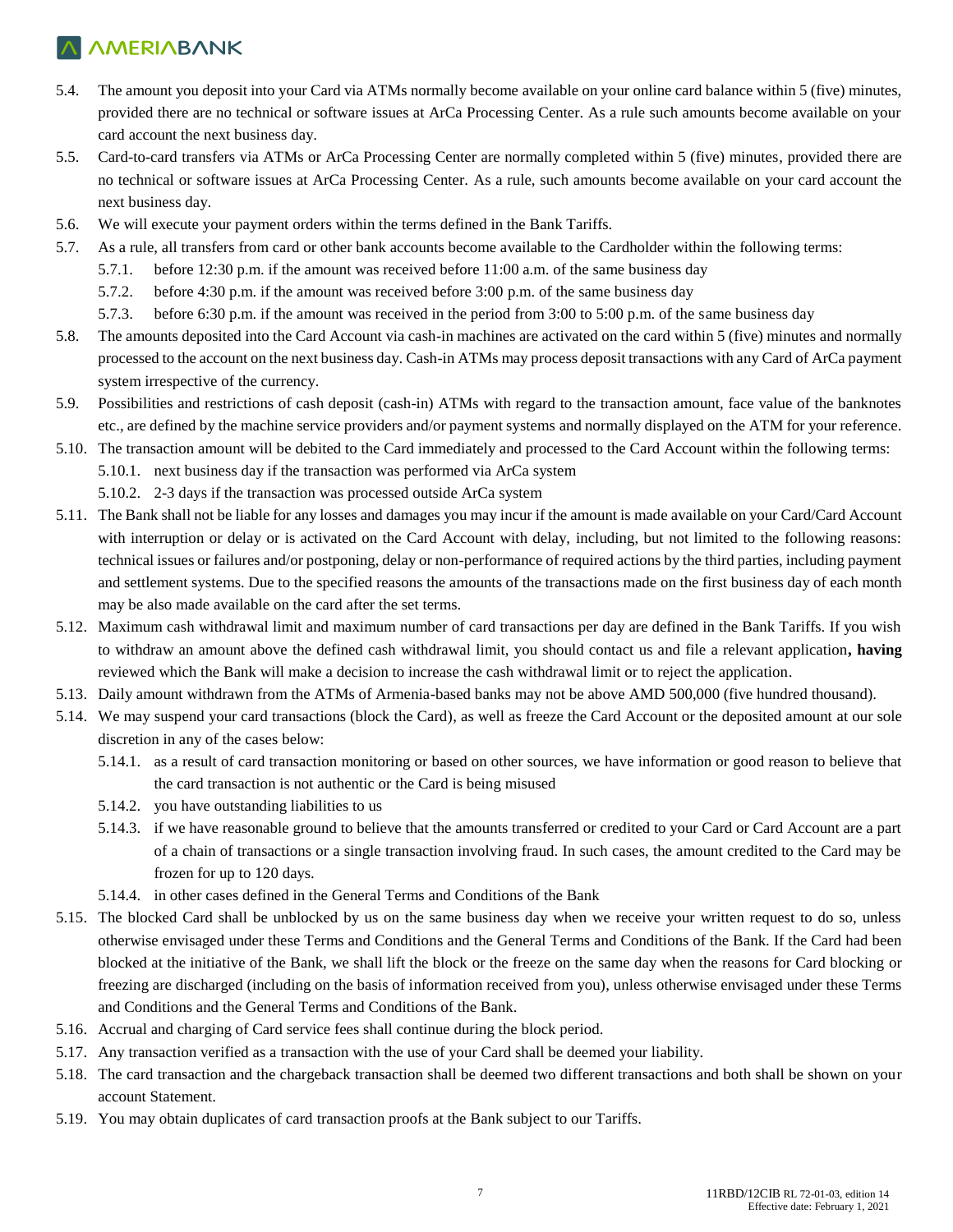#### **6. Fees and Charges**

- 6.1. You will pay us Card service-related fees specified in the Bank Tariffs unless there is other arrangement between you and us.
- 6.2. The first annual service fee shall be due upon ordering the Card while all the other payments shall be due in advance as prescribed under the Bank Tariffs.
- 6.3. If you use the card and other services under your employer's salary project defined by the Bank, your card and banking services shall be subject to the effective preferential terms and tariffs of the given salary project, as amended from time to time in agreed order and cases.
- 6.4. If you no longer receive your salary via the Bank or your employment agreement has been terminated on any basis, the Bank shall be entitled to fully or partially suspend the special terms and tariffs of your card or other banking services provided under the salary project and apply effective terms and tariffs of cards and other banking services from the moment of such termination, or other preferential or special tariffs defined for a particular card type, service or Cardholder at the Bank's discretion.
- 6.5. If card transactions or service fees go beyond your Payment Limit, your Card Account will be overdrawn, and you will pay an over-limit fee subject to the Bank Tariffs.
- 6.6. We shall charge any and all Card service and other related fees, including the over-limit amounts and over-limit fee, all amounts payable, without further notice to you or payment instruction on your side. The amount will be first charged to your card account, and if there are no funds in such account, to your current or savings accounts (including in other currencies) with the Bank, and if there are no funds in such accounts, to your other card accounts (including in other currencies). Furthermore, you should make sure that there are sufficient funds on your bank accounts with the Bank at all times to make the payments specified in this clause. If the currency of the amount and the account to be charged differ, the fees for the card issuance, service, reissuance or provisions provided for under the Card Rates and Fees will be charged after exchange at the average CBA exchange rate of the respective currencies, while all the fees relating to the Card/Card Account transactions shall be exchanged at the then-effective exchange rates of the Bank.
- 6.7. Any amounts of canceled transactions refunded to you by the Merchant shall be charged back to your card account after deduction of the chargeback fees (if any). Irrespective of whether or not the amount of canceled transaction was charged back to your account you shall fully repay your liability to the Bank arising out of such transaction.
- 6.8. We shall not be held liable for any fees for services imposed on you and charged to your card account by the Merchant.

### **7. Currency Exchange**

- 7.1. You may perform card transactions both in the Card and a different currency.
- 7.2. If you make a transaction in a currency other than the currency of your Card, it will be converted into the Card Account currency for processing purposes.
- 7.3. If you make AMD payments on the territory of Armenia and pay with your FX card, the amount of the transaction will be exchanged into the card currency in the following manner:

| <b>Card currency</b> | <b>Transaction</b> | <b>Conversion</b>                                                                                                                                                                                                                                                                                                                                         |
|----------------------|--------------------|-----------------------------------------------------------------------------------------------------------------------------------------------------------------------------------------------------------------------------------------------------------------------------------------------------------------------------------------------------------|
|                      | currency           |                                                                                                                                                                                                                                                                                                                                                           |
| USD/EUR              | AMD                | In case of credit transactions, the AMD amount is exchanged into the card<br>currency at the then effective average market exchange rate declared by the CBA<br>for the card currency $+2\%$ . Transaction is processed based on the Bank's sell rate<br>for the card currency effective on the banking day preceding the transaction<br>processing date. |
| USD/EUR              | AMD                | In case of debit transactions, the AMD amount is exchanged into the card<br>currency at the then effective average market exchange rate declared by the CBA<br>for the card currency -2%. Transaction is processed based on the Bank's buy rate<br>for the card currency effective on the banking day preceding the transaction<br>processing date.       |

- 7.4. We shall not be held liable for any losses you may suffer due to the difference caused by the exchange rates used during conversion.
- 7.5. International transaction amount during transactions with cards issued by the Bank will be converted to the card currency in the following manner: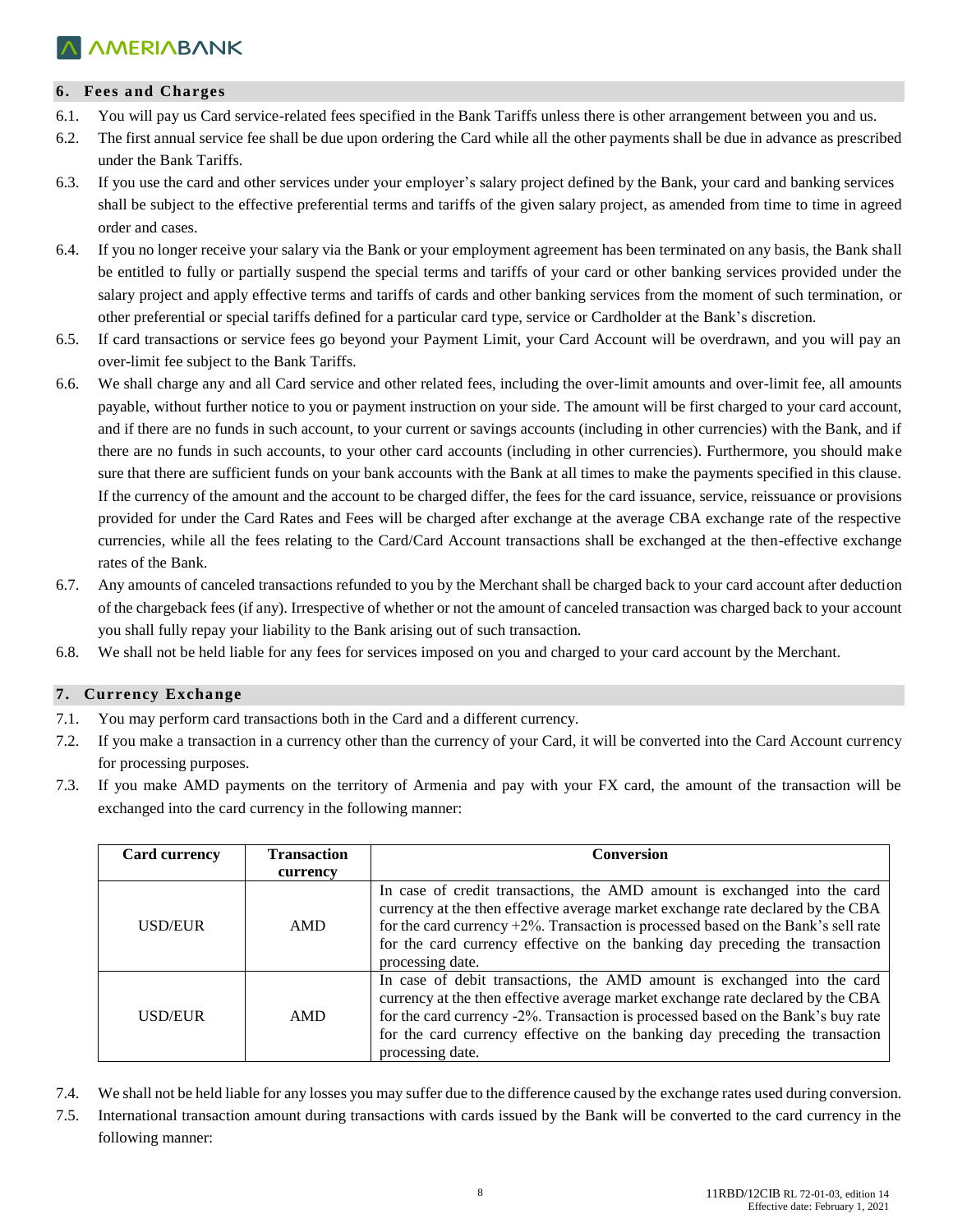| <b>Card currency</b> | <b>Transaction</b> | Conversion                                                                                                                                                                                                                                                                                                                                                                                                                                                                                                                                                                                  |
|----------------------|--------------------|---------------------------------------------------------------------------------------------------------------------------------------------------------------------------------------------------------------------------------------------------------------------------------------------------------------------------------------------------------------------------------------------------------------------------------------------------------------------------------------------------------------------------------------------------------------------------------------------|
|                      | currency           |                                                                                                                                                                                                                                                                                                                                                                                                                                                                                                                                                                                             |
| <b>AMD/USD/EUR</b>   | Card currency      | If the transaction currency is the same as card currency, no conversion applies                                                                                                                                                                                                                                                                                                                                                                                                                                                                                                             |
| <b>AMD/EUR</b>       | <b>USD</b>         | The transaction currency is converted into the card currency at the exchange rate<br>set by the Bank for the banking day preceding the transaction processing date <sup>2</sup> .<br>Furthermore, sell rates apply to outbound transactions, while buy rates apply to the<br>inbound transactions.                                                                                                                                                                                                                                                                                          |
| <b>AMD</b>           | <b>EUR</b>         | The transaction currency is converted into USD by VISA or MasterCard payment<br>systems at VISA or MasterCard exchange rates (in case of VISA cards, conversion<br>from another currency into USD is made at the VISA exchange rate $+2\%$ for<br>outbound transactions and VISA exchange rate - 2% for inbound transactions).<br>Then USD is converted into card currency at the exchange rate set by the Bank for<br>the banking day preceding the transaction processing date. Furthermore, sell rates<br>apply to outbound transactions, while buy rates apply to inbound transactions. |
| <b>USD</b>           | <b>EUR</b>         | The transaction currency is converted into USD by VISA or MasterCard payment<br>systems at VISA or MasterCard exchange rates (in case of VISA cards, conversion<br>from another currency into USD is made at the VISA exchange rate $+2\%$ for<br>outbound transactions and VISA exchange rate - 2% for inbound transactions).                                                                                                                                                                                                                                                              |
| <b>USD/EUR</b>       | <b>AMD</b>         | The transaction currency is converted into USD by VISA or MasterCard payment<br>systems at VISA or MasterCard exchange rates (in case of VISA cards, conversion<br>from another currency into USD is made at the VISA exchange rate $+2\%$ for<br>outbound transactions and VISA exchange rate - 2% for inbound transactions).<br>Then USD is converted into card currency at the exchange rate set by the Bank for<br>the banking day preceding the transaction processing date. Furthermore, sell rates<br>apply to outbound transactions, while buy rates apply to inbound transactions. |
| AMD/USD/EUR          | Other currency     | The transaction currency is converted into USD by VISA or MasterCard payment<br>systems (in case of VISA cards, conversion from another currency into USD is<br>made at the VISA exchange rate $+2\%$ for outbound transactions and VISA<br>exchange rate - 2% for inbound transactions). Then USD is converted into card<br>currency at the exchange rate set by the Bank for the day preceding the transaction<br>processing date. Furthermore, sell rates apply to outbound transactions, while buy<br>rates apply to inbound transactions.                                              |

#### **8. Statements**

- 8.1. We will provide to you an account Statement within time frames provided for under the laws and regulations of Armenia, in the manner defined by the laws and regulations of Armenia and/or determined between you and us in advance. The Statement can be withheld in cases defined by the legislation of Armenia.
- 8.2. If you don't dispute the Statement during thirty (30) days after the statement date, it will be deemed accepted by you. If you inform us about your disagreement with Statement entries within the defined term in writing, we shall handle your claim and provide you a complete response within 90 (ninety) days after receiving your claim. Any claims received after the specified period will be handled in accordance with the Armenian legislation, procedures defined by ArCa, VISA and MasterCard payment systems and/or our internal regulations.

### **9. Disputing**

 $\overline{a}$ 

- 9.1. If you have any objections or disagreement with regard to the card transactions, you may file a chargeback application with us not later than within 30 (thirty) days following receipt of the Statement. You should enclose supporting documents together with the application and any other information we may reasonably request.
- 9.2. You may also file a chargeback application if the transaction you made at the Merchant has been canceled but the Merchant failed to return the amount of the canceled transactions within the set period or within the terms below:
	- 9.2.1. 10 days upon transaction cancellation if the transaction was made in Armenia
	- 9.2.2. 30 days if the transaction was made in other countries

<sup>&</sup>lt;sup>2</sup> The Bank sets buy and sell rates for all the specified currencies.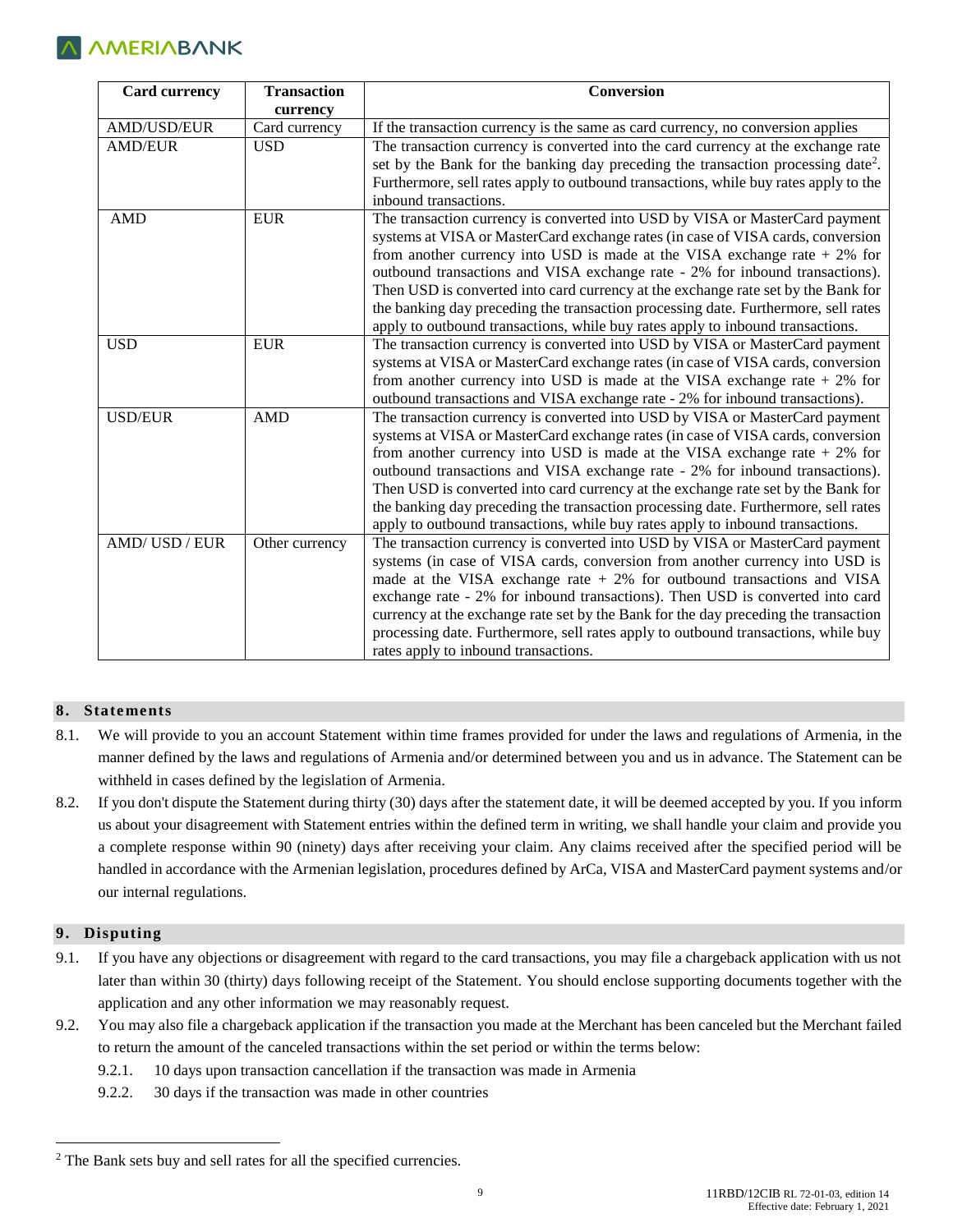- 9.3. We shall not be liable for your card transactions, however, we'll use our best efforts to help you in resolving the issue. Failure to resolve the issue shall not release you from your liabilities to the Bank.
- 9.4. Disputing of transactions made at Merchants shall not be considered a complaint or a claim against the Bank and our actions shall be limited to intermediation and facilitation only.
- 9.5. If the investigation shows that you did make the disputed transaction or the transaction is a result of breach of Card rules, you will be charged a fee pursuant to the Bank Tariffs.
- 9.6. We will respond to your chargeback application within the following terms:
	- 9.6.1. 40 (forty) days upon receipt of the application if the transaction was made via ArCa payment system (except for the case specified in clause 9.7)
	- 9.6.2. 60 (sixty) days upon receipt of the application if the transaction was made via international payment systems
	- 9.6.3. 10 (ten) business days upon receipt of the application for cash withdrawal or cash deposit transactions via our ATMs (if the ATM hasn't dispensed the cash, but the amount was debited to your account; or you have loaded cash into your Card but the amount was not credited to your account)
- 9.7. Where chargeback is requested for contactless card transactions the Bank shall compensate for the amounts debited to the Cardholder's account within 5 (five) days upon receiving the Cardholder's chargeback application.

### **10. Additional Card**

- 10.1. The Cardholder (Primary Cardholder) may request the Bank to issue Additional Cards linked to the Primary Card in the name of the Primary Cardholder or another person.
- 10.2. The type of the Additional Card may differ from that of the Primary Card but it should be of the same or lower grade. Contactless Sticker may be used as option of an Additional Card.
- 10.3. Any Additional Card linked to a credit Card shall be a credit Card, too.
- 10.4. No separate password will be required for the Additional Card. All Additional Card transactions requiring entry of a password should be performed by the Primary Cardholder using the password of the Primary Card.
- 10.5. If the Additional Card is delivered by a postal/courier service, the Primary Cardholder should contact the Bank to confirm receipt of the Card and PIN in the manner described in these Terms and Conditions.
- 10.6. All transactions with the Additional Card shall be processed to the Primary Card Account.
- 10.7. Total transactions with the Primary and Additional Cards should not exceed the Payment Limit of the Primary Card.
- 10.8. The Primary Cardholder may assign a separate monthly Payment Limit to each Additional Card.
- 10.9. All liabilities deriving from the use of the Primary and Additional Cards shall be deemed the Primary Cardholder's liability to the Bank.
- 10.10. Upon expiry of the validity period of the Additional Card, we will reissue the Additional Card in accordance with these Terms and Conditions. We may provide the reissued Additional Card to the Additional Cardholder without any notice to the Primary Cardholder.
- 10.11. Additional Cardholder must notify us about death, incapacity, insolvency or bankruptcy of the Primary Cardholder and not use the Card if such circumstances have become known to him/her.
- 10.12. Stickers enable cardholders to make contactless payments using Visa Pay Wave technology anywhere across the world where contactless payments are accepted as well as at points of sale where it is technically possible to apply and support contactless payments and stickers. Sticker cannot be used for online transactions and should not be stuck to the surface of the objects (such as phones, etc.) having metal radio shielding parts.

### **11. Card Closure**

- 11.1. Subject to these Terms and Conditions and approved internal regulations and bylaws of the Bank, we have the right to terminate any and all card transactions (cancel the Card) and close your Card Account in the following cases:
	- 11.1.1. if you have outstanding liabilities arising out of the Card use, which were not paid by you within 30 (thirty) or more days upon receipt of the Statement showing such transactions
	- 11.1.2. if you have other outstanding liabilities to the Bank
	- 11.1.3. in case of decease or bankruptcy of the Cardholder, based on properly documented notice of such fact